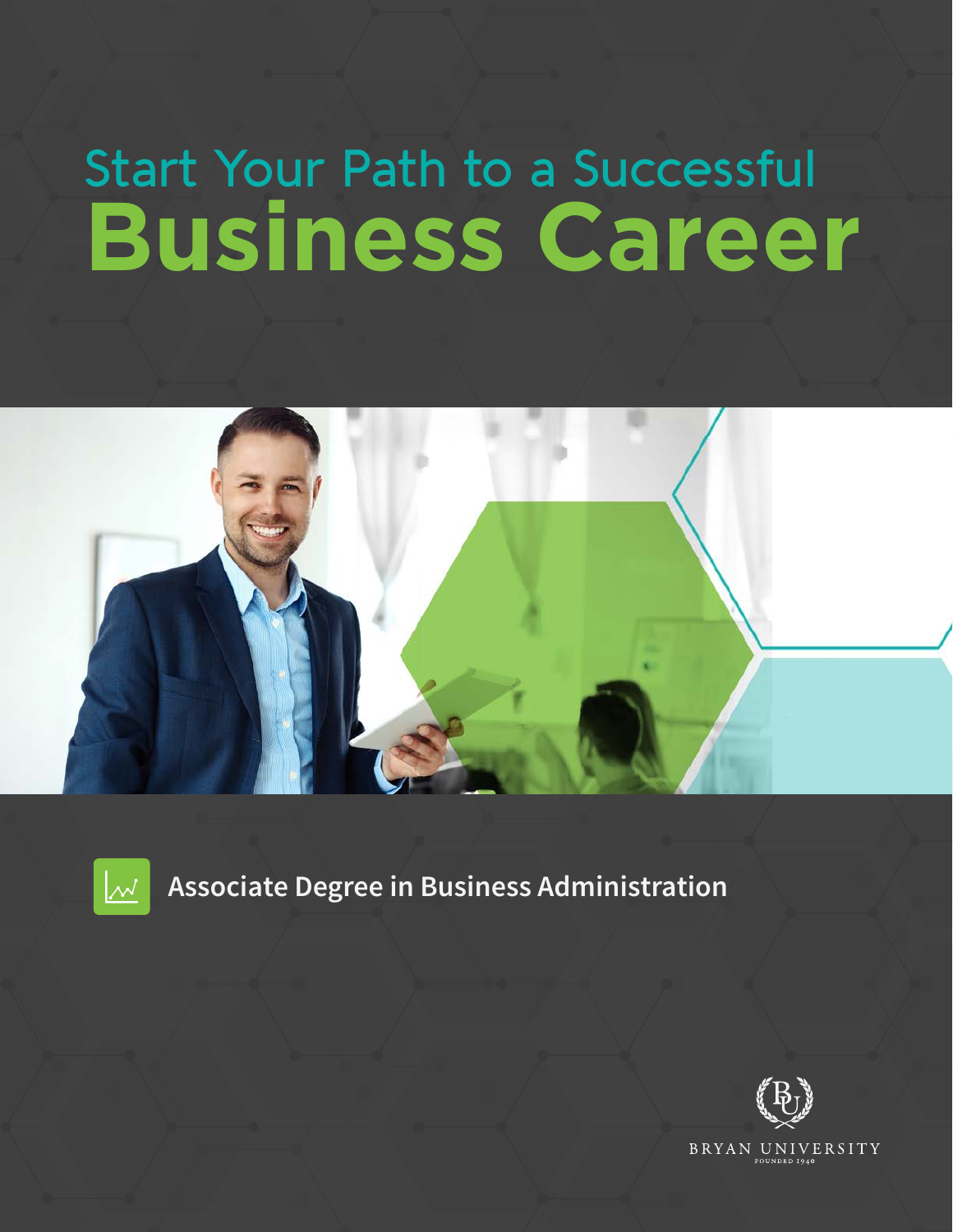## **The Business Administration Field is Growing…**

#### **Expanding Career Opportunities**

According to the Bureau of Labor Statistics, careers for General and Operations Managers are expected to grow 5%-10% through the year 2030, and add 229,600 industry job openings in the United States through the same year.<sup>1</sup>

### **Earning your degree now means you'll be prepared for the jobs of the future.**

#### **Attractive Careers & Employers**

As a graduate of the Bryan University Associate Degree in Business Administration, you'll have the knowledge and skills to be job-ready for career opportunities<sup>2</sup> such as:

- Business Manager
- Operations Manager
- Office Administrator/Manager
- Associate Human Resources
- Associate Project Manager

You'll lead a rewarding career in employment settings such as:

- Business consulting groups
- Federal, state, and local government agencies
- Finance and insurance firms
- Manufacturing and production facilities
- Small to large businesses
- Non-profit enterprises
- Service industries
- Retailers
- Self-employed

# **229,600**

**– Projected number of job openings for Business and Operations Managers through the year 2030.1**

#### **Gain a Competitive Edge with Valuable Skills that Employers Need**

In today's business environment, college graduates must be equipped with the right technology expertise, problem solving skills, and leadership acumen. As a Bryan University business student, you'll become job-ready by learning from faculty who have real-world experience and by building a solid foundation of skills in business, such as:

- Leadership and management
- Human resources
- Accounting and financial statements
- Marketing
- Project management
- Teamwork
- Critical thinking
- Communications
- Ethics
- Speaking and presenting

#### **Become Part of an Online Community**

At Bryan, we don't think learning online means learning alone. Connect with faculty, peers, and student support conveniently from your smart phone, tablet, or computer using Zoom, a user-friendly video app. You'll join a vibrant community who will provide support and celebrate your success along the way. You'll not only develop friends and colleagues, but you'll also build a professional network—for life.

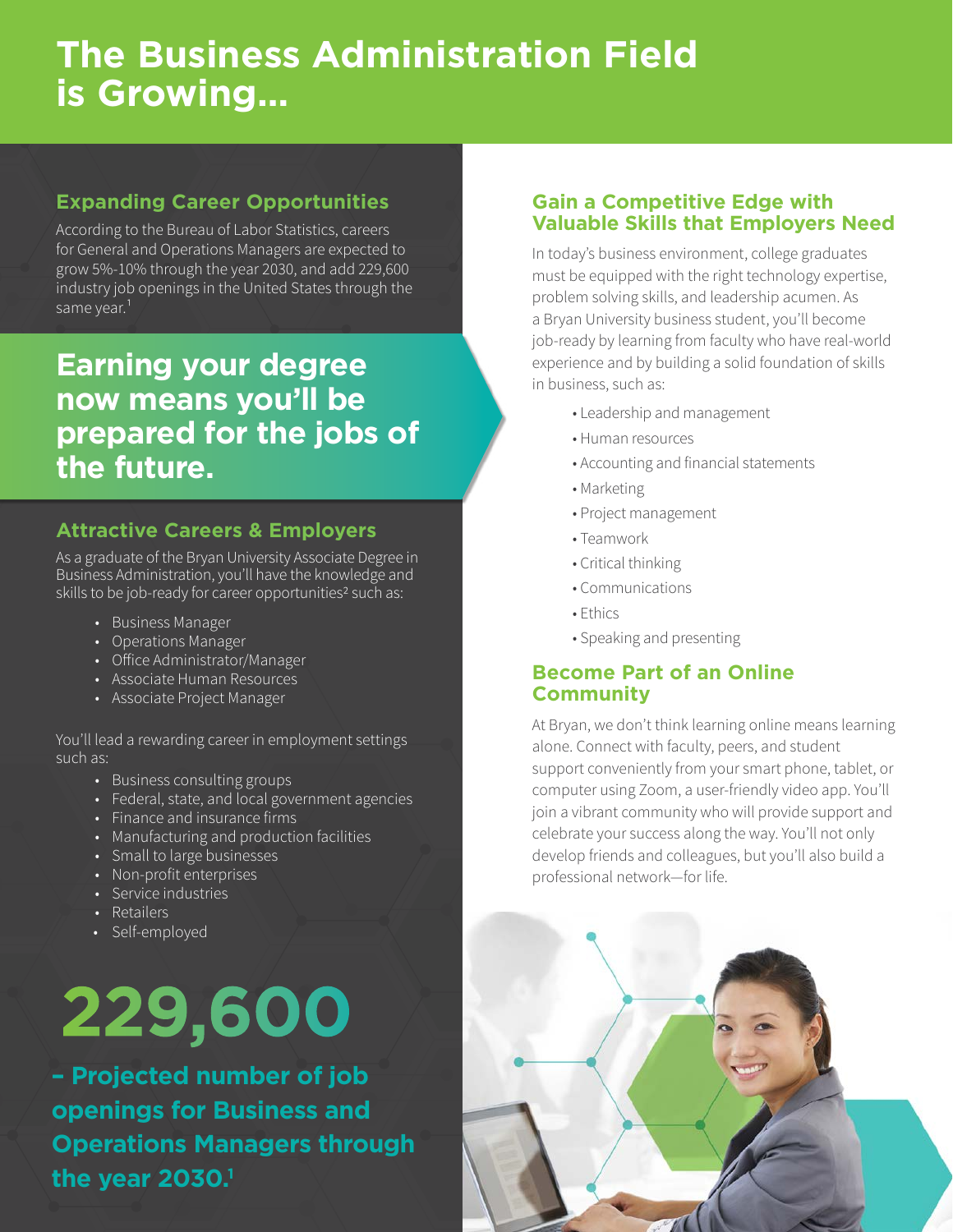

#### **Unrivaled Benefits for You and Three Specialized Certifications – Included in Tuition**

As a Bryan University student, you'll have the opportunity to earn certifications that are included in your program at no extra charge and will help build your resume and establish your credibility in the marketplace, including:

- Microsoft Excel
- HRCI's Associate Professional in Human Resources™ (aPHR™)
- Certified Associate in Project Management (CAPM®)

Bryan also provides you several valuable benefits:

- Books and electronic courseware, included in tuition
- Learning technology that helps you learn faster and retain more knowledge
- Real-world experiences using simulated work environments
- A mastery-based learning environment that allows you to improve grades by retaking assignments based on instructor feedback
- Peer mentors, tutors and success coaches who provide encouragement, guidance and insight
- Live, interactive online events such as industry speakers, faculty mentoring sessions, and helpful workshops that are all recorded in case you miss the event and need to watch it later

#### **Earn While You Learn: Dual Enrollment Available**

You can enroll in the Business Administration Certificate and a Bryan U Associate Degree concurrently. This means once you complete your certificate, you can get to work sooner while completing your associate degree. Once you complete your associate degree, you may also consider pursuing a Bachelor's Degree in Business.

#### **10 More Reasons to Choose Bryan University**

#### **1. Tuition Lock Guarantee.**

We lock your tuition rate once you enroll, plus your tuition goes down the longer you're in school. Financial aid available if you qualify.

#### **2. Books, Courseware, and Certifications Included.**

We take care of shipping your textbooks and provide you easy access to electronic courseware. Plus, we help you prepare for nationally-recognized certification exams.

#### **3. Focus on Employment.**

You'll graduate with a degree targeted for a specific job market and earn skills that match employers' needs.

#### **4. Job Search Assistance.**

As a graduate, you'll receive career search services, including job networking best practices, sharpening your interview skills, and creating an eye-catching resume.

#### **5. Learn by Doing.**

You'll develop real-world skills by completing simulated job tasks and using industry technologies.

#### **6. Return for Refresher Classes.**

As a graduate, you'll have the privilege of auditing previously completed courses still being taught—at no charge—to keep your skills sharp.

#### **7. Accelerated Programs.**

You can get started – and finish – fast.

#### **8. Faculty Who Put You First.**

Our faculty provide you with personalized, individual attention and support.

#### **9. Welcome Kits Included.**

Once you enroll, we provide you a welcome kit package to ensure you're ready to start school.

#### **10. History of Excellence.**

We have a 82-year track record of preparing graduates for successful careers since 1940.

## **All courseware, books, and three certifications are included in the program tuition!**